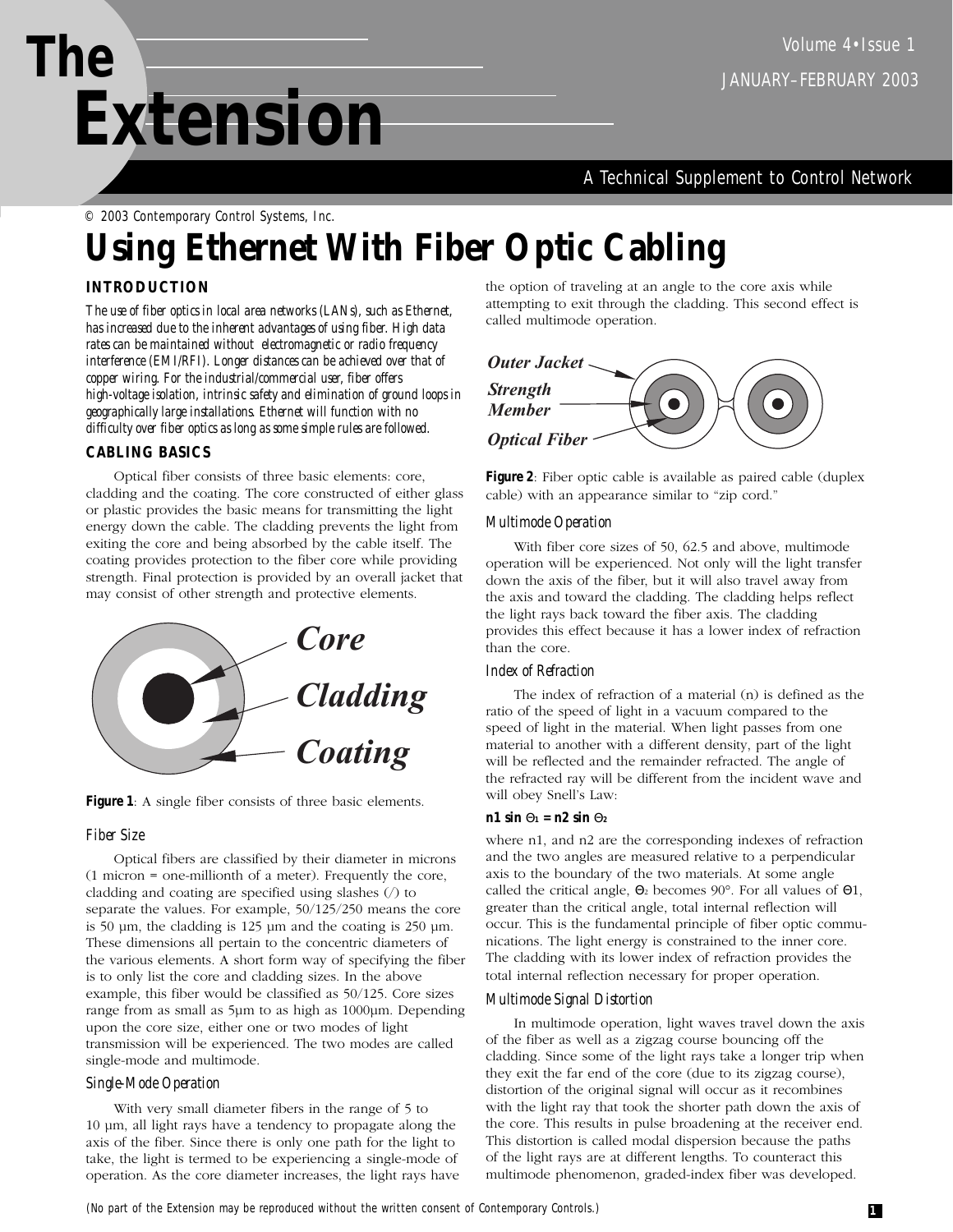

**Figure 3**: Total internal reflection occurs when the incident angle exceeds the critical angle.

With graded-index fiber, the index of refraction is highest along the center axis of the fiber and gradually decreases from the axis to the circumference. Light travels slower with a higher index of refraction and faster with a lower index of refraction.

With this approach, the light that travels down the center axis is deliberately slowed to match the time required for light to travel a zigzag course nearer the circumference. The result is less distortion and higher bandwidth.

Bandwidth requirements are generally not an issue with Ethernet. Multimode fibers have bandwidth specifications in frequency-distance units (Mhz-km) that depend upon the operating wavelength. Doubling the distance halves the signaling rate; however, even at minimal bandwidth specifications (160 Mhz-km or so), the attenuation limitations of increased fiber length will be met before the bandwidth limitations.

Lower bandwidth fiber exists with a 200 µm core diameter. This is step-index fiber meaning that only one index of refraction exists in the core and another in the cladding. This fiber is intended for shorter runs and is easier to connect and is more resilient to physical abuse due to its larger core size. This fiber is found in plant floor applications but is not recommended for Ethernet.

#### *Operating Wavelengths*

Fiber optic transmitters and receivers are generally classified to operate in either of three frequencies. These frequencies have been found to have the lowest attenuation across a band of frequencies. The regions of lowest attenuation are called windows. The particular frequencies the industry uses are 850 nm, 1300 nm and 1550 nm. The two lower wavelengths offer cost/performance tradeoffs that are of interest in Ethernet applications. The 850 nm technology is readily available at the lowest cost. However, fiber optic cable attenuation is higher in the 850 nm band than in the 1300 nm band and the bandwidth is less. This attenuation is what limits the fiber optic segment lengths when using Ethernet. The 1300 nm receivers and transmitters are more costly but are recommended when long distances are to be encountered or 100 Mbps operation is required. The 850 nm technology is generally used with multimode applications, while the 1300 nm technology is used with either single-mode or multimode operation. Because of cost, the 1550 nm technology is not popular with Ethernet.

#### *Fiber Optic Transmitters*

Both 850 nm and 1300 nm fiber optic transmitters can be found in hubs and network interface modules (NIMs), and the two technologies cannot be mixed. These transmitters are available with either ST, SC or MIC connectors. The ST connector operates similar to a small coaxial BNC connector.

It prevents over-tightening and provides repeatable insertion loss. The SC connector is a low-cost, snap-in connector while the similar style MIC connector was originally intended for Fiber Distributed Data Interface (FDDI) applications.

In fiber optic implementations, a separate transmitter and receiver are used instead of a transceiver. Fiber optic links use a duplex cable for NIM-to-hub and hub-to-hub connections. A transmitter at point A connects to a receiver at point B. Point B's transmitter attaches to point A's receiver. Therefore, a crossover function must be accomplished in the cabling. Transmitters and receivers may or may not be color-coded so care must be exercised to pair a transmitter to a receiver.



**Figure 4**: Step-index fiber has the lowest bandwidth, while single-mode fiber offers the highest.

#### *Transmitter Power*

Transmitters are rated in dBm with 0 dBm corresponding to 1 milliwatt of power. Transmitter output can vary from device to device, so it is important to 100% test transmitters to ensure that none are shipped below the minimum specified in the Ethernet standard. Testing is usually accomplished by applying a square wave signal and measuring the average power with an optical power meter. Transmitter output also depends upon the fiber size. More energy is launched into larger fiber sizes; therefore, a power rating shown in a specification is based upon a particular core size.

#### *Receiver Sensitivity*

Receiver sensitivity is also rated in dBm and is based upon receiving the same square wave signal generated by the transmitter. Typically only a maximum sensitivity rating is given which represents the weakest signal discernable by the receiving electronics. Separate receivers are required for 850 nm and 1300 nm operation. Receiver sensitivity is typically the same over a batch of receivers and does not exhibit the same variability as transmitters.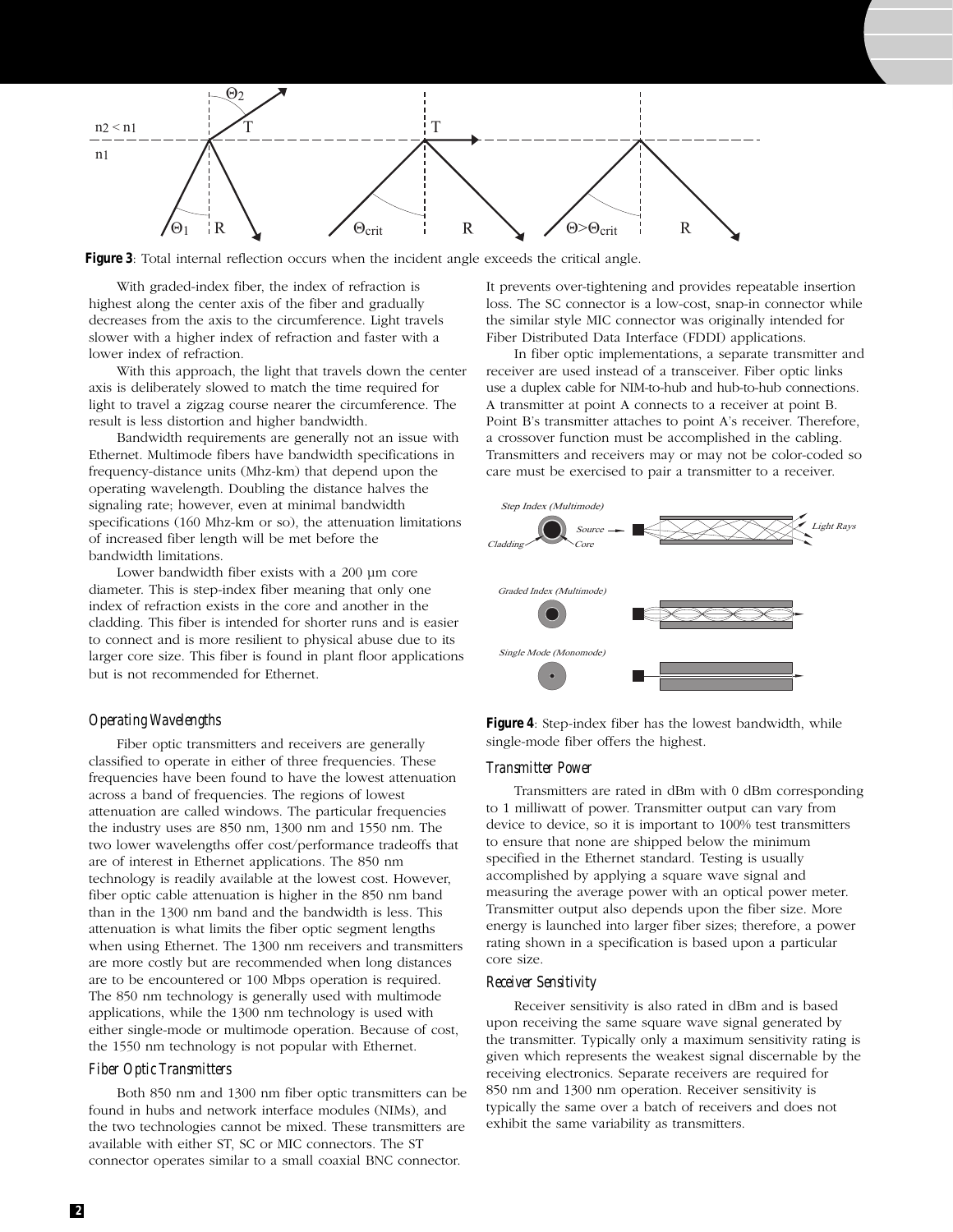#### *Optical Power Budget*

When specifying a fiber optic installation, attention must be paid to the available optical power budget. The power budget is the difference between the light source strength minus receiver sensitivity expressed in dB. This value must be compared to the link loss that is the total attenuation due to optical cable and optical connectors. The link loss must be less than the power budget. The difference is called the power margin that provides an indication of system robustness.

#### *Link Loss*

To determine the link loss, all losses due to fiber length and cable connections must be summed. Fiber optic cable attenuation is usually specified by the cable manufacturer. Use this figure to determine the attenuation for a particular length of fiber cable. It is also necessary to include losses due to cable terminations. Connectors usually create a loss of from 0.5 to 1 dB for each connection. For example, assume a 1500-meter run of 62.5 µm cable which the cable manufacturer specifies as having a cable attenuation of 3.5 dB per 1000 meters. The cable loss would therefore be 5.25 dB. Assume there are two connector losses of 0.5 dB each for a total of 1 dB. The link loss would therefore total 6.25 dB. If the light source produced –20 dBm and the receiver sensitivity is –30.4 dBm, then the power budget would be 10.4 dB which is greater than the link loss by 4.15 dB. This difference would represent a high degree of margin since a 3 dB margin is what is typically recommended to account for aging. Recommendations on acceptable attenuation values can be found in TIA/EIA-568-A Commercial Building Telecommunications Cabling Standard.

#### *Overdrive*

Overdrive occurs when too little fiber optic cable is used resulting in insufficient attenuation; thereby, saturating the receiver. To correct this condition, a longer length of fiber optic cable must be installed between the transmitter and receiver. This is potentially a problem with larger core cable. Another solution is to have a receiver with a wide dynamic range. Over this range, the receiver will accept varying levels of signal without overload.

#### *Delay Budget*

People frequently assume that with fiber optics, signals propagate at the speed of light. This is not true. In fact, the propagation factor is 0.67c or 5 ns/m which is slower than an electrical signal over coaxial cable. The delay through cables and hubs is an issue for shared Ethernet systems that operate over half-duplex links and must obey the rules for collision detection. It is not an issue for full-duplex links which avoid collisions altogether.

#### **ETHERNET STANDARDS**

Ethernet standards are published in ISO/IEC 8802-3:2000 which is also known as IEEE Std 802.3, 2000 Edition. This is an evolving standard with information on 10, 100 and 1000 Mbps operation. This is a very complex standard and is over 1500 pages long. From the standard we will review those portions dealing with fiber optics.

#### *FOIRL*

The Fiber Optic Inter-Repeater Link (FOIRL) was the original fiber optic specification. It was intended to link two repeaters together with a maximum of 1 km fiber optic cable while operating at 10 Mbps. This standard has been superseded by the 10BASE-FL specification.

#### *10BASE-F*

The 10BASE-F standard is actually a collection of fiber optic standards for 10 Mbps operation. It consists of three separate standards—10BASE-FL, 10BASE-FB and 10BASE-FP. It is not sufficient to claim 10BASE-F compatibility because of these three specific implementations. The -FB and -FP standards are not popular and will not be discussed.

#### *10BASE-FL*

This standard is the most popular 10 Mbps fiber implementation. The standard calls for a maximum segment length of 2 km of multimode fiber optic cable and a minimum length of 0 km. This means that the transmitter cannot create an overdrive condition. A 10BASE-FL unit must be able to communicate with a FOIRL unit but be limited to 1 km. Connectors are the ST-style and a segment consists of a pair of cables; thereby, allowing for full-duplex communication. The operating wavelength of the receivers and transmitters are 850 nm allowing for the less expensive components. The minimum average transmit level is –20 dBm while the maximum is –12 dBm. The receiver must be able to distinguish a –32.5 dBm signal and not overload from a –12 dBm signal. That means that the receiver's dynamic range must be at least 20.5 dB and that the power budget must be 12.5 dB. The intention is to use 62.5/125 fiber optic cable. If a larger core is used, more energy will be launched which could cause overdrive on short runs. Manchester encoding is used just like 10BASE-T.

#### *100BASE-X*

Like 10BASE-F, 100BASE-X is not a unique physical layer, but details the encoding for the two most popular Fast Ethernet physical layers—100BASE-TX and 100BASE-FX. One physical layer is for copper and the other for fiber optics, yet the standard applies to both. Much of the 100BASE-X standard comes from the FDDI standard including the 4B/5B encoding

#### *4B/5B*

Data transfers over the Medium Independent Interface (MII), defined for Fast Ethernet, are done with 4-bit nibbles that represent actual data. With 10BASE-FL, Manchester encoding is used which guarantees a transition within every bit cell regardless of logic state. This effectively creates a 20 Mbaud signal for a 10 Mbps data rate. If the same encoding were used for Fast Ethernet, a 200 Mbaud signal would result making it difficult to maintain the same 2 km maximum segment length due to bandwidth restrictions. A solution is the 4B/5B code where the 4-bit nibbles being transferred over the MII are actually encoded as five-bit symbols sent over the medium. The encoding efficiency is 80% and the baud rate increases to 125 Mbaud. This is still fast but not as fast as 200 Mbaud. The 4B/5B scheme is used for both the 100BASE-TX and 100BASE-FX physical layers.

#### *100BASE-FX*

The actual governing specification for 100BASE-FX is ISO/IEC 9314-3 which describes FDDI's Physical Layer Medium Dependent (PMD). The 100BASE-FX fiber optic physical layer is very similar in performance to 10BASE-FL. Maximum segment length is 2 km for both technologies; however, for 100BASE-FX this is only achieved on full-duplex links. On half-duplex links the segment length cannot exceed 412 m. Either SC, MIC or ST fiber optic connectors can be used, but SC is recommended. Multimode fiber optic cable